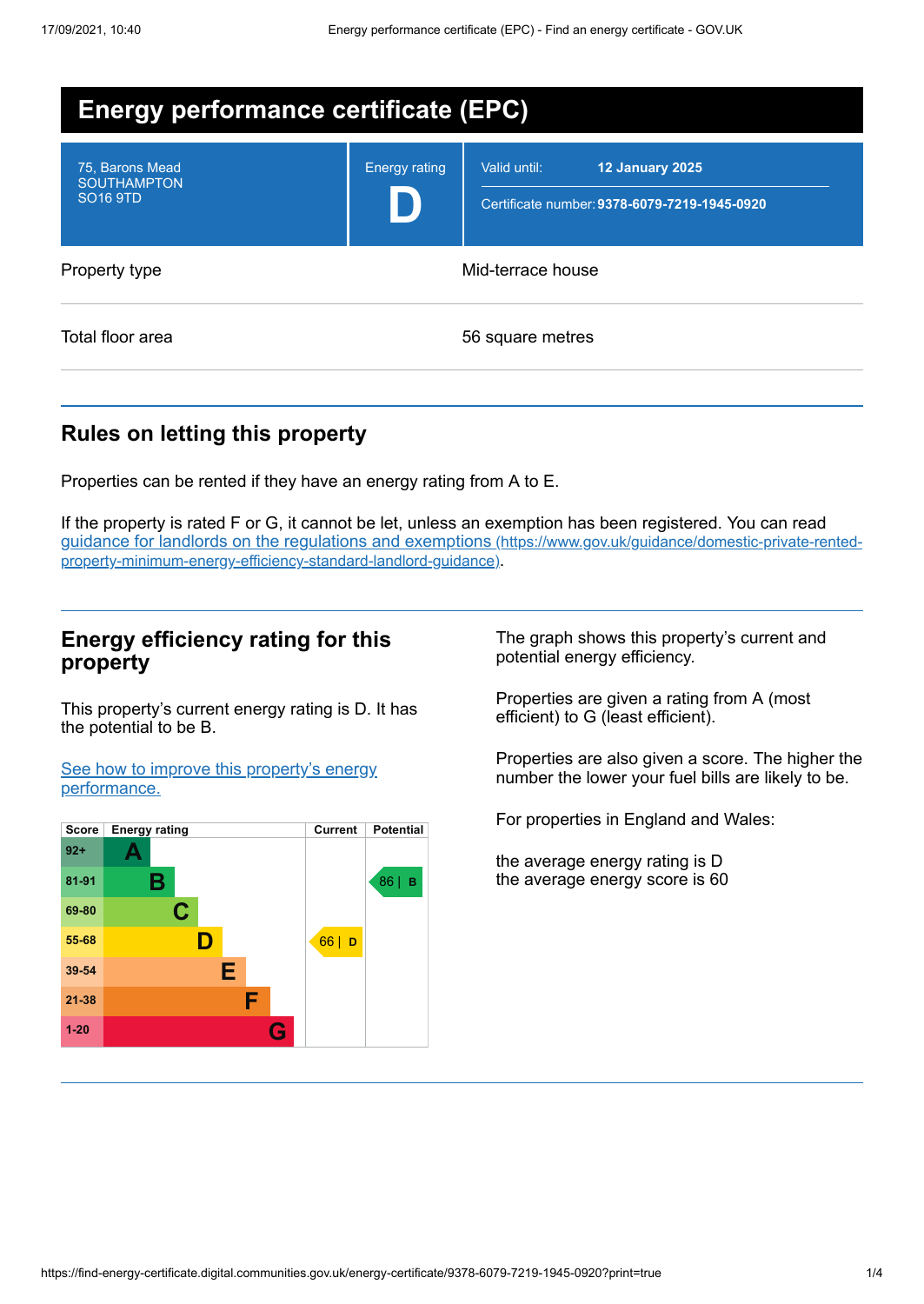# **Breakdown of property's energy performance**

This section shows the energy performance for features of this property. The assessment does not consider the condition of a feature and how well it is working.

Each feature is assessed as one of the following:

- very good (most efficient)
- good
- average
- poor
- very poor (least efficient)

When the description says "assumed", it means that the feature could not be inspected and an assumption has been made based on the property's age and type.

| <b>Feature</b>       | <b>Description</b>                         | Rating    |
|----------------------|--------------------------------------------|-----------|
| Wall                 | Cavity wall, as built, insulated (assumed) | Good      |
| Roof                 | Pitched, 150 mm loft insulation            | Good      |
| Window               | Fully double glazed                        | Average   |
| Main heating         | Boiler and radiators, mains gas            | Good      |
| Main heating control | Programmer, room thermostat and TRVs       | Good      |
| Hot water            | From main system                           | Good      |
| Lighting             | No low energy lighting                     | Very poor |
| Floor                | Solid, no insulation (assumed)             | N/A       |
| Secondary heating    | None                                       | N/A       |

#### **Primary energy use**

The primary energy use for this property per year is 247 kilowatt hours per square metre (kWh/m2).

| <b>Environmental impact of this</b><br>property                                                                                                                                                        |                   | This property's potential<br>production                                                                                                                                                  | 0.8 tonnes of CO2 |  |
|--------------------------------------------------------------------------------------------------------------------------------------------------------------------------------------------------------|-------------------|------------------------------------------------------------------------------------------------------------------------------------------------------------------------------------------|-------------------|--|
| One of the biggest contributors to climate<br>change is carbon dioxide (CO2). The energy<br>used for heating, lighting and power in our<br>homes produces over a quarter of the UK's CO2<br>emissions. |                   | By making the recommended changes, you<br>could reduce this property's CO2 emissions by<br>1.6 tonnes per year. This will help to protect the<br>environment.                            |                   |  |
| An average household<br>produces                                                                                                                                                                       | 6 tonnes of CO2   | Environmental impact ratings are based on<br>assumptions about average occupancy and<br>energy use. They may not reflect how energy is<br>consumed by the people living at the property. |                   |  |
| This property produces                                                                                                                                                                                 | 2.4 tonnes of CO2 |                                                                                                                                                                                          |                   |  |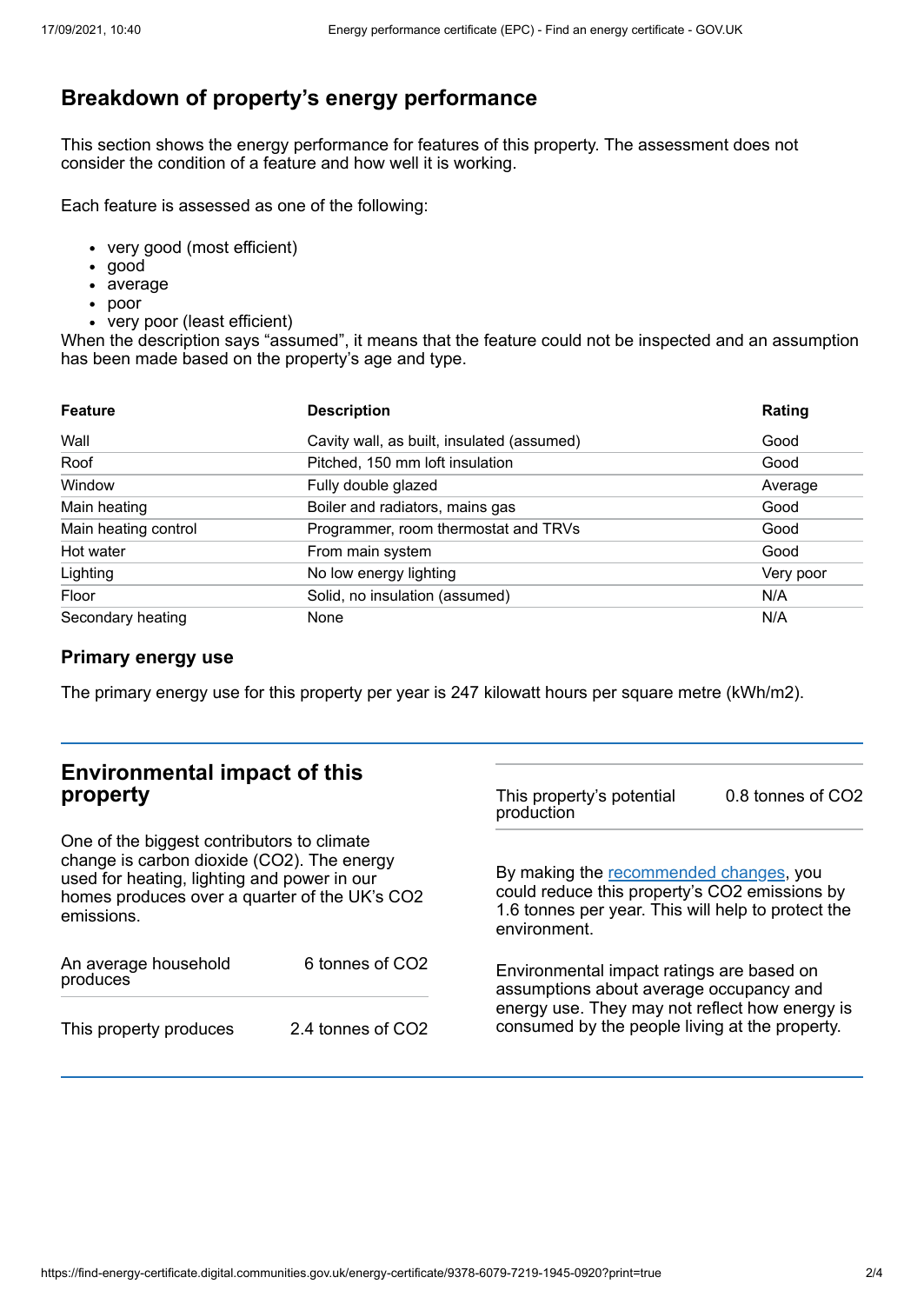# <span id="page-2-0"></span>**How to improve this property's energy performance**

Making any of the recommended changes will improve this property's energy efficiency.

If you make all of the recommended changes, this will improve the property's energy rating and score from D (66) to B (86).

| <b>Recommendation</b>        | <b>Typical installation cost</b> | <b>Typical yearly saving</b> |
|------------------------------|----------------------------------|------------------------------|
| 1. Low energy lighting       | £35                              | £33                          |
| 2. Condensing boiler         | £2,200 - £3,000                  | £59                          |
| 3. Solar water heating       | £4.000 - £6.000                  | £41                          |
| 4. Solar photovoltaic panels | £5,000 - £8,000                  | £285                         |

#### **Paying for energy improvements**

Find energy grants and ways to save energy in your home. [\(https://www.gov.uk/improve-energy-efficiency\)](https://www.gov.uk/improve-energy-efficiency)

| <b>Estimated energy use and</b> |  |  |
|---------------------------------|--|--|
| potential savings               |  |  |

| Estimated yearly energy<br>cost for this property | £607 |
|---------------------------------------------------|------|
| Potential saving                                  | £132 |

The estimated cost shows how much the average household would spend in this property for heating, lighting and hot water. It is not based on how energy is used by the people living at the property.

The estimated saving is based on making all of the [recommendations](#page-2-0) in how to improve this property's energy performance.

For advice on how to reduce your energy bills visit Simple Energy Advice [\(https://www.simpleenergyadvice.org.uk/\)](https://www.simpleenergyadvice.org.uk/).

### **Heating use in this property**

Heating a property usually makes up the majority of energy costs.

#### **Estimated energy used to heat this property**

| Space heating | 4922 kWh per year |  |
|---------------|-------------------|--|
| Water heating | 2421 kWh per year |  |

### Potential energy savings by installing insulation

| <b>Type of insulation</b> | Amount of energy saved |
|---------------------------|------------------------|
|---------------------------|------------------------|

**Loft insulation** 154 kWh per year

You might be able to receive Renewable Heat Incentive payments [\(https://www.gov.uk/domestic](https://www.gov.uk/domestic-renewable-heat-incentive)renewable-heat-incentive). This will help to reduce carbon emissions by replacing your existing heating system with one that generates renewable heat. The estimated energy required for space and water heating will form the basis of the payments.